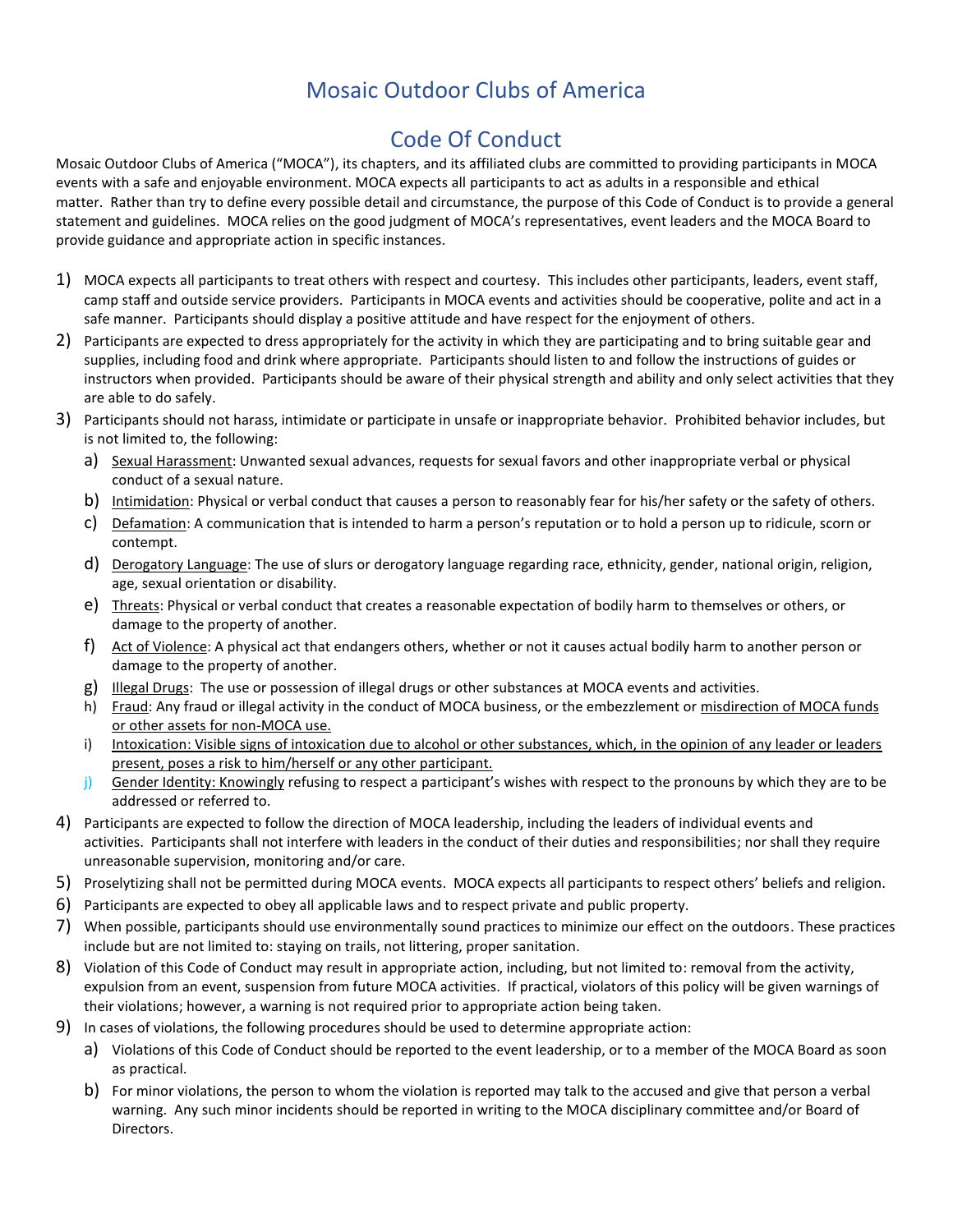- c) Where appropriate for serious violations, a resolution committee should be convened at the earliest practical opportunity, preferably at the event at which the problem occurred, for the purpose of determining the appropriate disciplinary action.
- d) The resolution committee should be constituted of at least 2 people with a committee of 3 people preferred. In constituting the resolution committee, preference should be given to the following people in order of preference:
- e) The leader(s) of the event (if applicable)
- f) Members of the MOCA disciplinary committee, or MOCA board members if no committee is available
- g) Leadership of the chapter (if applicable)
- h) The resolution committee should make every attempt to meet in person; however, if this is not possible then a meeting held electronically is permissible.
- i) The person(s) accused of violation of the code of conduct should be invited to the resolution committee to explain their actions and respond to any questions the resolution committee may have. In addition, the resolution committee may hear from other people who were involved in or witnessed the incident.
- j) The outcome of the resolution committee should be communicated to the accused. A summary of the meeting, including the outcome, will be sent to the MOCA board and to the leadership of the affected chapter within 14 days of the meeting. The decision will be implemented by the resolution committee as soon as is practical.
- k) In cases where the decision of the resolution committee is not accepted by the accused, an appeal by the accused may be made in writing to the MOCA board. In this case, the MOCA board shall make a final decision of the outcome at the next scheduled Board Meeting. The accused and their chapter's leadership shall be notified in writing of the decision rendered by the MOCA Board within 30 days. The decision of the resolution committee shall continue to be implemented until a final decision of the MOCA Board has been rendered.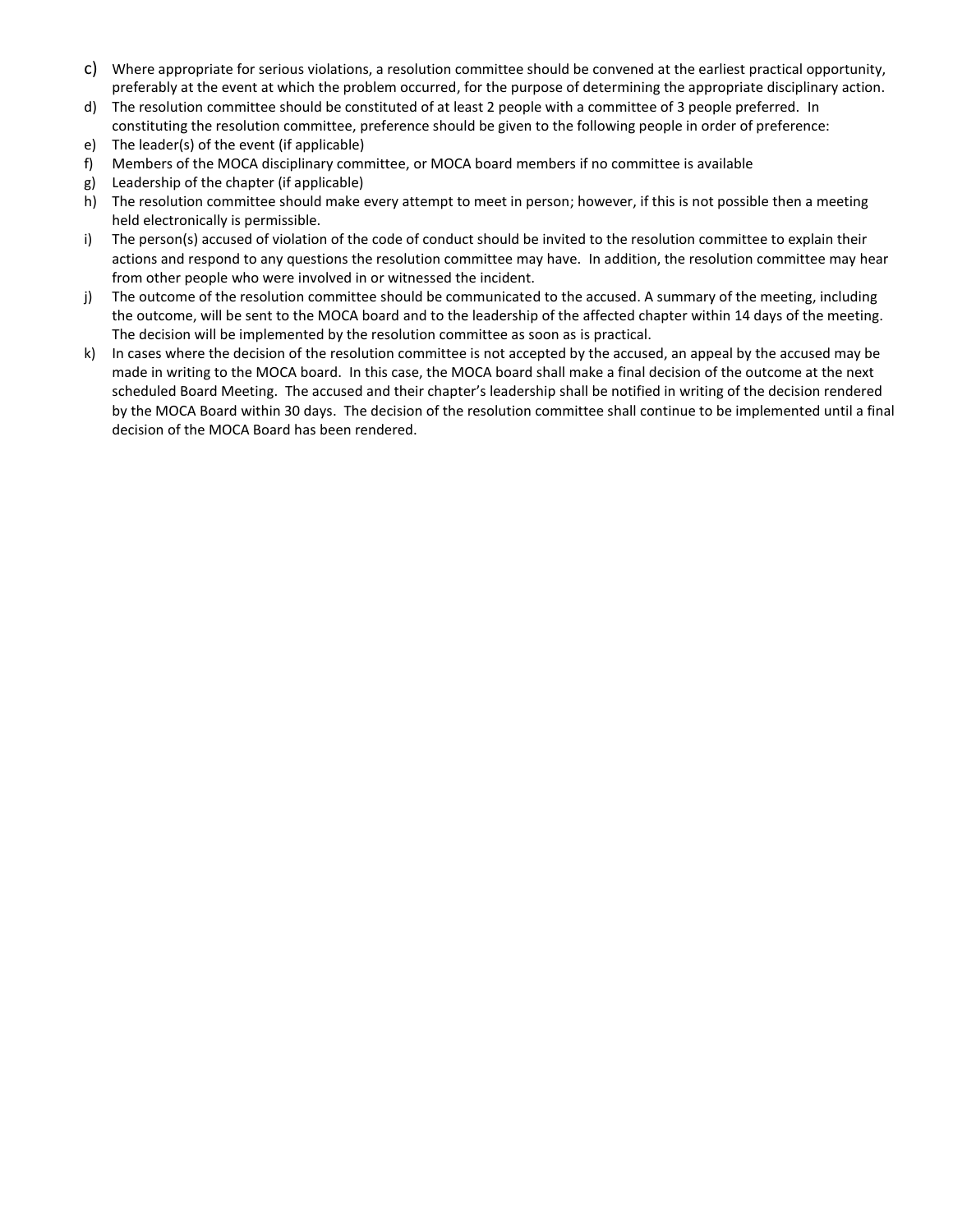## Liability Release

I acknowledge that I have been informed that any activity or event advertised, organized, promoted, sponsored or conducted by Mosaic Outdoor Clubs of America, its international, national and state umbrella organizations, as well as all local chapters, groups and clubs, its assigns, licensees, legal representatives and their respective officers, directors, members and agents (collectively MOSAIC) may be hazardous, and may involve inherent risks to both person and property, including personal injury, loss, damage, or death.

Further, I understand and acknowledge that MOCA members and officers are lay volunteers, and do not have any special knowledge, training or skill in planning, scheduling, conducting or supervising MOCA activity's or the transportation incidental to MOCA activities. MOCA contracts with individuals or organizations that are independent contractors (not employees or agents of Mosaic Outdoor Clubs of America) to conduct some of the activity's participants may engage in or to supply services, lodging and food to participants. Although MOCA has made efforts to locate responsible contractors, it does not supervise or control these contractors and is not responsible for their conduct. Participant acknowledges that they may independently investigate and assess these organizations and activities, if they choose to do so.

WITH FULL UNDERSTANDING AND KNOWLEDGE OF RISKS AND HAZARDS INHERENT IN THE PARTICIPATION IN SUCH ACTIVITIES, I HEREBY AGREE TO ASSUME THE RISKS OF INJURY THAT ARE A NATURAL PART OF MY PARTICIPATION IN MOCA ACTIVITIES AND I HEREBY AGREE FOR MYSELF, AND ALL OF MY FAMILY AND HEIRS, TO RELEASE MOCA, FROM ALL LIABILITY, CLAIMS, DEMANDS OR ANY CAUSES OF ACTION OF ANY KIND, IN TORT OR IN CONTRACT, WHICH MAY ARISE DURING MY PARTICIPATION IN OR MY TRANSPORTATION TO AND FROM ANY ACTIVITIES OF MOCA. I EXPRESSLY INTEND THIS RELEASE OF LIABILITY TO INCLUDE A RELEASE OF LIABILITY FOR ANY NEGLIGENT ACTS AND/OR OMISSIONS OF MOCA that cause me personal injury, death or other damage. I understand that a negligent act is an action that an ordinarily prudent person would not take under the same or similar circumstances, and a negligent omission is the failure to do an act that a person of ordinary prudence would do under the same or similar circumstances.

I agree to be solely responsible for my own safety while participating in MOCA activities. I will not sign up for or participate in MOCA activities for which I do not have the knowledge, skill, equipment and physical condition for safe participation.

MOCA is for (Singles and Couples) of all status. MOCA is not a forum for persons to proselytize the Jewish Community. Any person breaking any of the rules or bylaws of MOCA, including, but not limited to proselytizing to MOCA attendees or members at an event, may be sent home at their own expense and attendance will be revoked for that person to participate in any future MOCA events.

#### Medical Treatment Release

I hereby give consent and permission for MOCA staff, volunteers, representatives, or contractors to provide medical care to me, to transport me to a medical facility or to seek the aid of emergency medical services as deemed appropriate. I further authorize MOCA staff, volunteers, representatives, or contractors to render whatever treatment they consider necessary for my health, and I agree to pay all costs associated with that care and transportation.